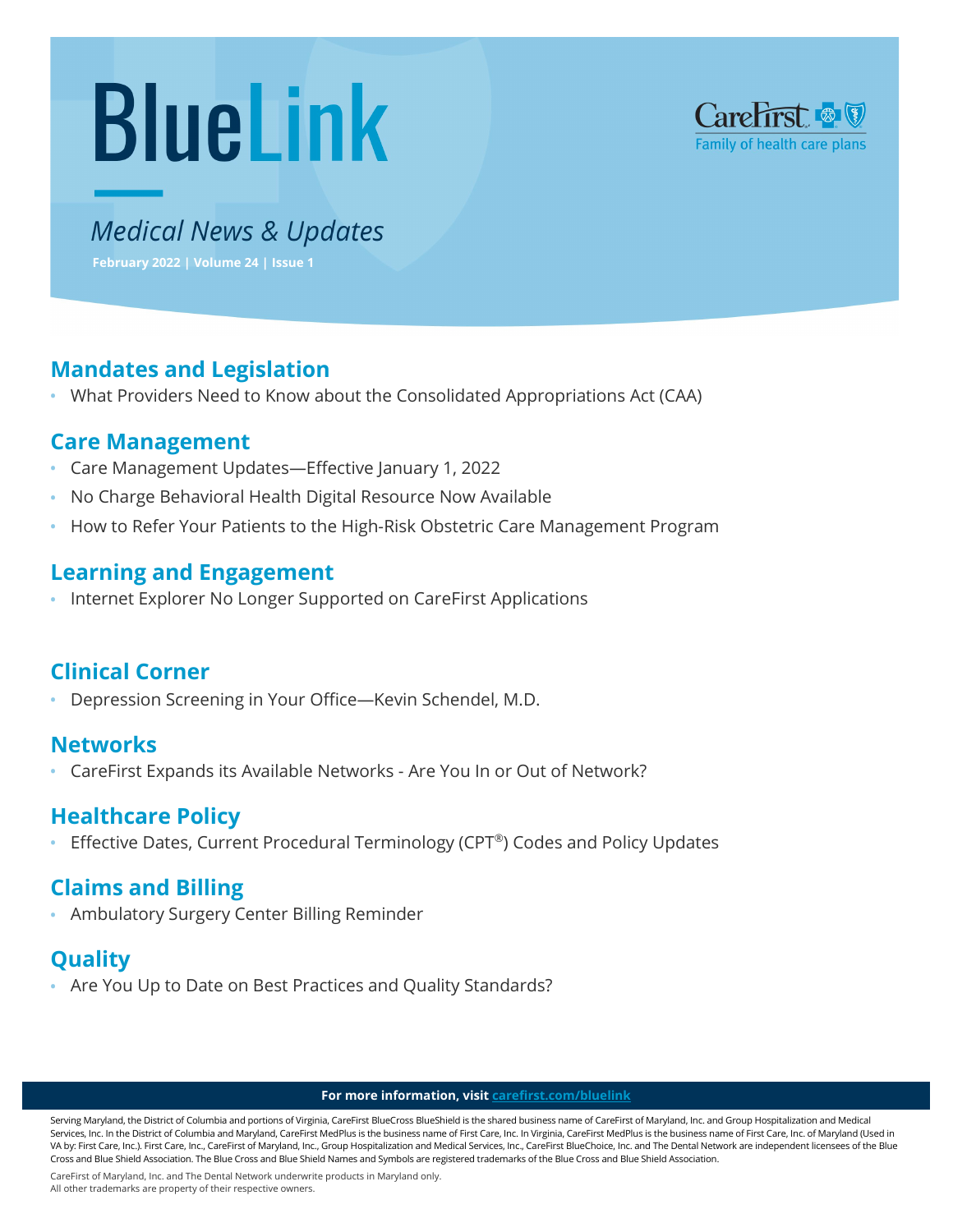#### **COVID-19 Resources**

- Treating Hearing Impaired Patients When Personal Protective Equipment (PPE) is Most Crucial
- Available Vaccine Resources

## **Mandates and Legislation**

#### **Update on the Consolidated Appropriations Act (CAA)**

In the [October](https://provider.carefirst.com/carefirst-resources/provider/newsletters/bluelink-2021-oct.pdf) and [December](https://provider.carefirst.com/carefirst-resources/provider/newsletters/bluelink-2021-dec.pdf) issues of BlueLink, we notified you of our goals to roll out the CAA, which included a summary of changes for the provider directory. As part of this mandate, all commercial providers are required to attest/update their directory information every 90 days. We've started to implement some of the mandated changes as described in the legislation.

**Important Note:** As we implement these changes, please register for *CareFirst Direct* if you haven't already as this will be the primary resource used to update and verify provider directory information.

#### **Where will I go to make updates?**

On February 28, from the CareFirst Direct dropdown, access the Provider Updates and Attestation link to attest and update your provider directory information.

|                                 |                                         | CareFirst <b>&amp; V</b> Provider       |                          |                  |               |
|---------------------------------|-----------------------------------------|-----------------------------------------|--------------------------|------------------|---------------|
|                                 | <b>CAREFIRST DIRECT</b>                 | <b>PRIOR AUTH / NOTIFICATIONS TOOLS</b> | <b>PROGRAMS/SERVICES</b> | <b>RESOURCES</b> | <b>MANUAL</b> |
| <b>Services</b>                 |                                         |                                         |                          |                  |               |
| <b>CareFirst Direct Home</b>    |                                         |                                         |                          |                  |               |
| <b>Prior Auth/Notifications</b> |                                         |                                         |                          |                  |               |
| <b>Claims Inquiry</b>           |                                         |                                         |                          |                  |               |
|                                 | <b>Provider Updates and Attestation</b> |                                         |                          |                  |               |

You will need to attest that your information is correct on every 90 days. To do so, you will need to have demographic information access in CareFirst Direct. You can find all of our CareFirst Direct user guides under the Courses By Topic section of the [Center for Provider Education](http://www.carefirst.com/providereducation) site.

Be on the lookout for additional communications on the steps you need to take to verify your information. We will continue to provide general updates related to CAA and Consumer Transparency rules in upcoming issues of BlueLink.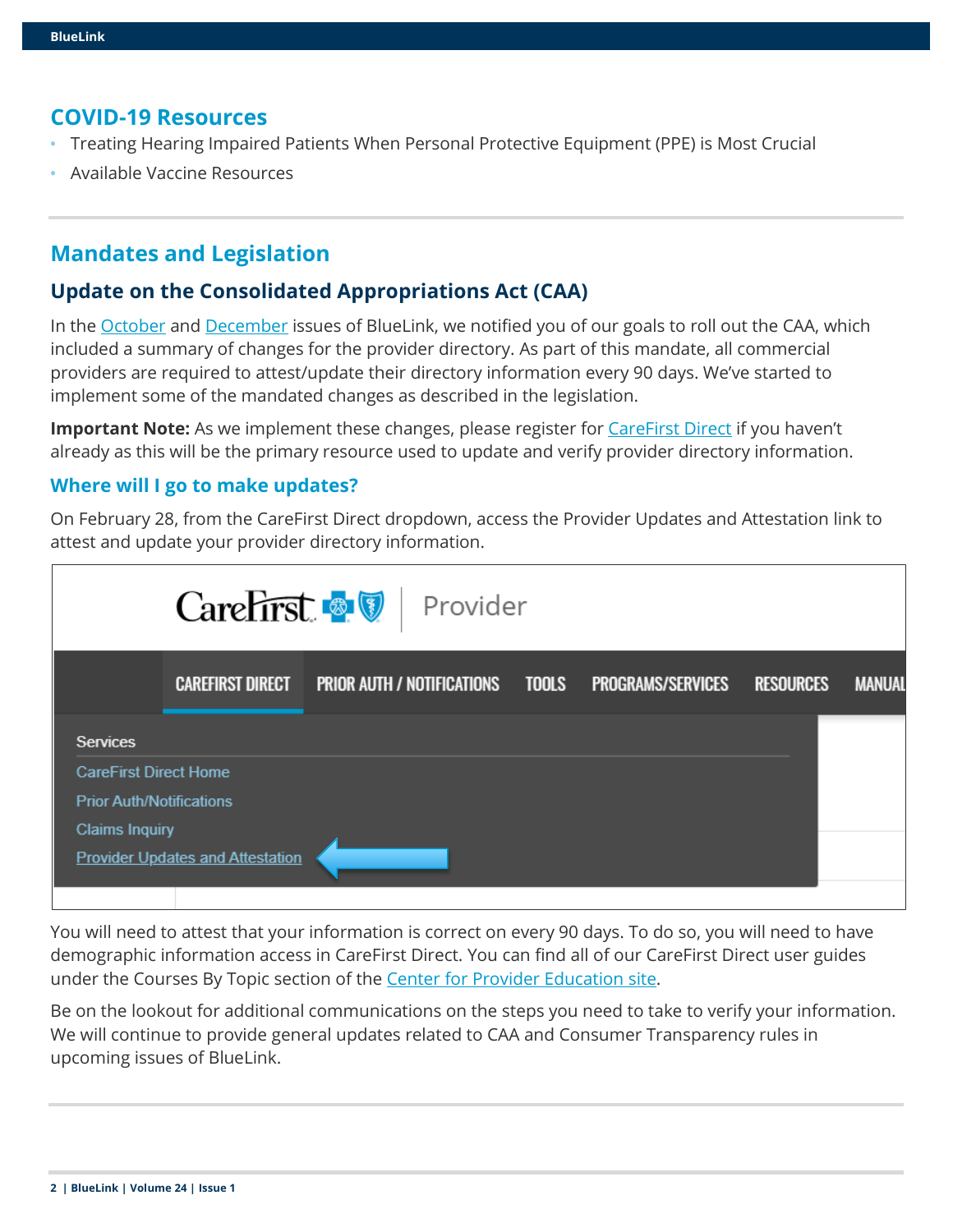# **Care Management**

## **Care Management Updates—Effective January 1, 2022**

CareFirst's Medical Directors and regional practitioners met on December 8, 2021, for the Annual Criteria Review. The panel, which included community physicians, reviewed and approved the following:

- Modified Appropriateness Evaluation Protocol (AEP) Criteria
- Apollo Managed Care Physical Therapy, Occupational Therapy, Speech Therapy, Rehabilitation Care and Pain Management Criteria
- CareFirst Medical Policy Reference Manual
- MCG Care Guidelines for Ambulatory Care, Inpatient & Surgical Care, Home Care, Behavioral Health Care and Medicare Compliance
- American Society of Addiction Medicine (ASAM) Criteria
- CareFirst's Dental Clinical Criteria

CareFirst physician reviewers are available to discuss Utilization Management (UM) decisions. Physicians may call 410-528-7041 or 1-800-367-3387 ext. 7041 to speak with a physician reviewer or to obtain a copy of any of the above mentioned criteria. All cases are reviewed on an individual basis.

**Important Note:** CareFirst affirms that all UM decision-making is based only on appropriateness of care and service. Practitioners and/or other individuals are not rewarded for conducting utilization review for denials of coverage or service. Additionally, financial incentives for UM decision makers do not encourage decisions that result in underutilization of coverage or service.

## **No Charge Behavioral Health Digital Resource Now Available**

Demand for behavioral health services is growing rapidly, especially with the pandemic. At CareFirst, we feel it's incumbent upon everyone in the medical community, regardless of status and specialty, to help patients safeguard their mental well-being. The new **CareFirst Behavioral Health Digital Resource** available at no cost to most patients—can make a difference.

The CareFirst Behavioral Health Digital Resource is for anyone who needs to feel heard and wants to establish meaningful connections in a safe and confidential environment. Presented together with leading global behavioral health company 7 Cups of Tea (7 Cups), the CareFirst Behavioral Health Digital Resource is designed for all patients aged 13+, regardless of whether they're currently in therapy.

This service is complementary to members who already have an established relationship with a trusted behavioral health practitioner as support between appointments or those actively looking for a practitioner like you. And, it's especially valuable to both patients and caregivers who have experienced increased levels of stress and burnout during the pandemic.

**Important Note:** If you are a Behavioral Health Provider, please make sure your information is up-to-date with CareFirst, so we know if you are accepting new patients.

The Behavioral Health Digital Resource gives patients 24/7 access to:

**• Trained listeners:** More than 430,00 volunteer listeners provide support in more than 140 languages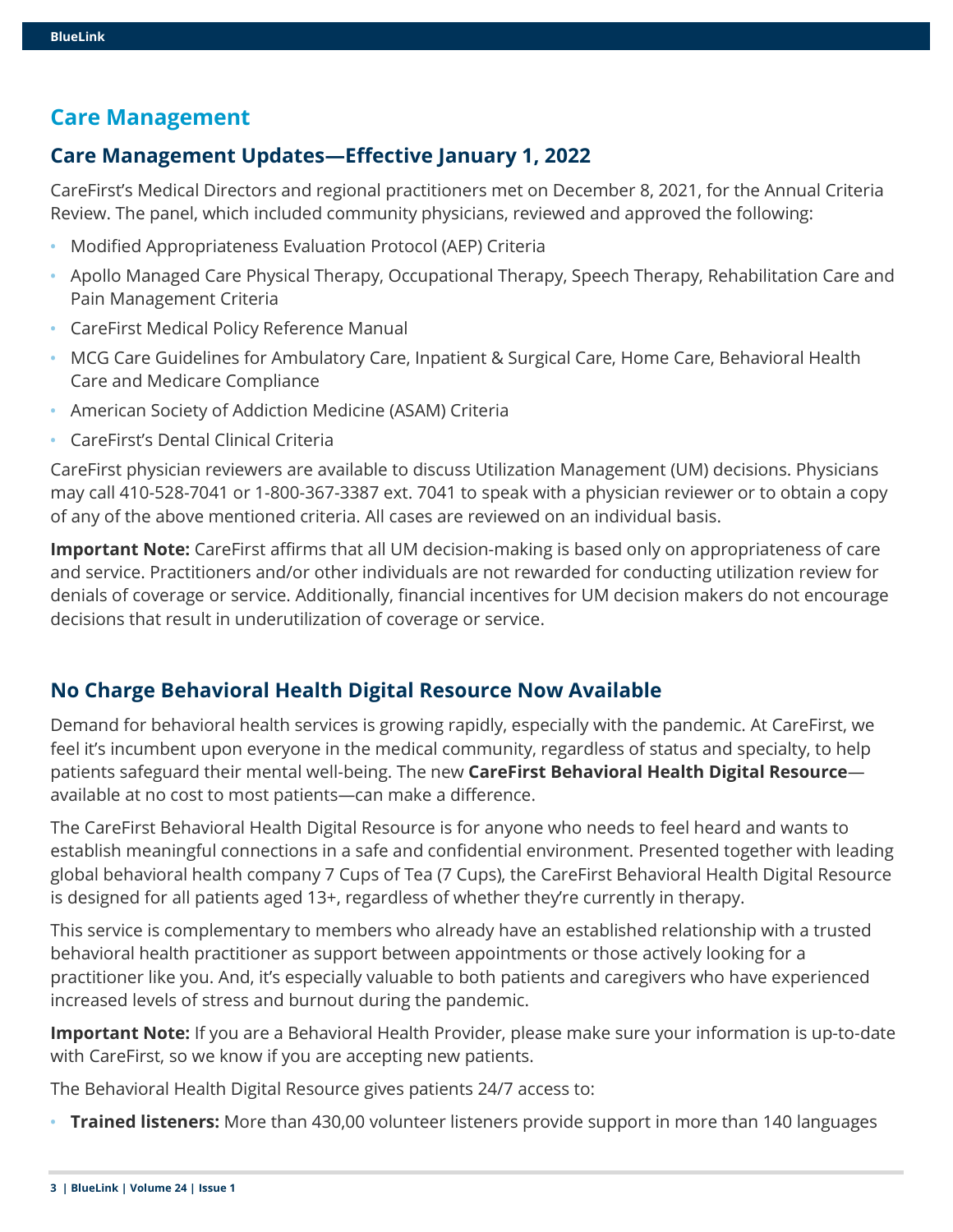via chat-based messaging.

- **Support forums:** A large, accepting community provides online discussion boards, topic-specific group chats and moderated chat rooms.
- **Personalized growth paths:** More than 35 individualized, self-paced exercises are available and based on cognitive behavioral therapies.
- **Licensed therapists:** CareFirst behavioral health care managers can help identify and schedule appointments with in-network providers.

While CareFirst members automatically have access to the premium level, any of your patients can use the new resource at no charge, regardless of their health plan. The help they need is waiting at **7**cups.com.

#### **Share this resource**

For your convenience, we created a poster [\(English](https://media.campaigner.com/media/57/573995/All-BlueLink/BlueLink2022/February/FINAL-BHDR-Provider-Office-Poster-final-508.pdf) and [Spanish\)](https://media.campaigner.com/media/57/573995/All-BlueLink/BlueLink2022/February/BHDR-Provider-Office-Poster-Spanish-final-508.pdf) for you to display in your office/patient waiting room(s) or to use as a handout—or both. After all, no one should struggle alone.

Learn more about CareFirst's [behavioral health](https://provider.carefirst.com/providers/care-management/disease-management.page#1) offerings, including the Behavioral Health Digital Resource.

#### **How to Refer Your Patients to the High-Risk Obstetric Care Management Program**

High-Risk Obstetric (OB) Care Management provides care coordination for your patients with high-risk pregnancies. Our dedicated care managers are certified in high-risk pregnancies and collaborate directly with each member, OBGYN, Maternal Fetal Medicine (MFM) and any ancillary support service required to ensure members' needs are met.

High-Risk OB care managers work with the member and their family to help ensure the best possible outcomes by assessing functional capabilities, social determinants of health and other medical and behavioral healthcare needs to avoid unnecessary hospitalizations, emergency department use and optimize site of care whenever possible.

The care manager will also assist the OBGYN/MFM teams in coordinating all elements of the patient's healthcare, follow up on all action steps and ensure the care plan is within the member's existing benefits.

The High-Risk OB Program is appropriate for your patients with:

- Gestational diabetes
- Gestational hypertension/preeclampsia/postpartum preeclampsia
- A multiple pregnancy
- Advanced maternal age
- Chronic or comorbid health conditions
- Preterm labor/previas
- Kidney stones/gallstones/trauma that occurs while pregnant

While early identification and intervention is preferable, our care managers work with at-risk expectant women at all stages of pregnancy.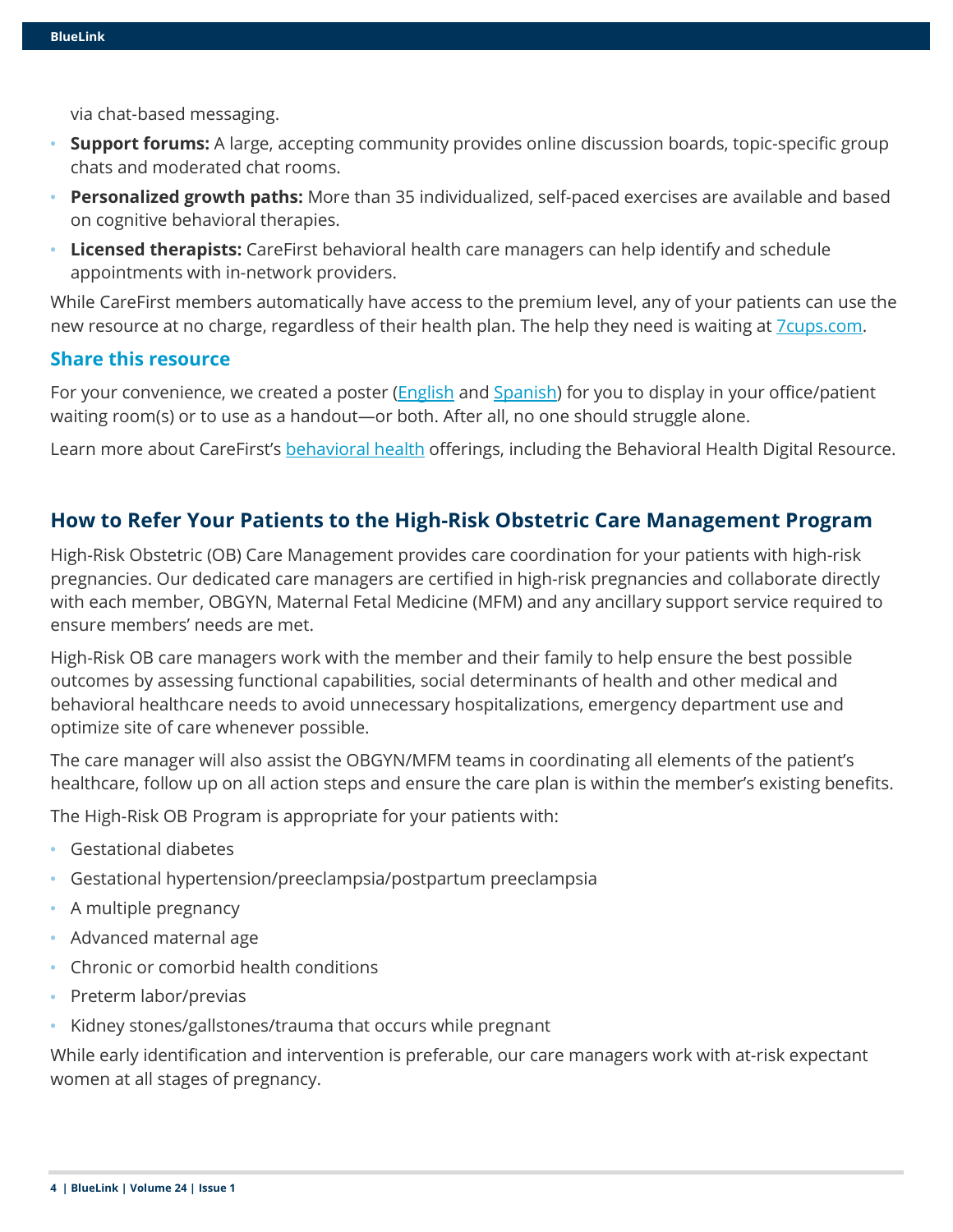#### **To refer your patients**

Please call 800-245-7013 to reach our care management referral line. We have also developed a flier [\(English](https://media.campaigner.com/media/57/573995/All-BlueLink/BlueLink2022/February/High-Risk-Pregnancy-Member-Flier-final-508.pdf) and [Spanish](https://media.campaigner.com/media/57/573995/All-BlueLink/BlueLink2022/February/High-Risk-Pregnancy-Member-Flier-Spanish-final.pdf) versions) that outlines how patients may self-refer. Please feel free to share it with your CareFirst BlueCross BlueShield patients who may benefit from this program.

## **Learning and Engagement**

#### **Internet Explorer No Longer Supported on CareFirst Applications**

Recently, Microsoft announced that it will stop supporting the Microsoft 365 platform on Internet Explorer. This means that certain functionality will not work in Internet Explorer when you view our on-demand training modules, or when you access CareFirst Direct.

Going forward, please use another browser that supports Microsoft when working with CareFirst, such as Microsoft Edge, Google Chrome or Mozilla Firefox.

# **Claims and Billing**

#### **Ambulatory Surgery Center Billing Reminder**

CareFirst has identified inaccurately billed claims from Ambulatory Surgery Centers (ASCs). Inaccurate billing could result in services being over or under paid. As a reminder, a Free-Standing ASC should bill using a UB-04 form unless Medicare is the patient's primary insurance in which case providers should bill using a CMS-1500 form.

For more information, refer to the *Free-Standing Ambulatory Surgery Center Payment Methodology* section in [Chapter 3: Provider Network Requirements](https://provider.carefirst.com/carefirst-resources/provider/pdf/provider-manual-chapter-3-administrative-functions.pdf) in the [Provider Manual.](https://provider.carefirst.com/carefirst-resources/provider/pdf/medical-provider-manual.pdf)

## **Networks**

## **CareFirst Expands its Available Networks – Are you In- or Out-of-Network?**

Recent market trends show a clear desire for more innovative and affordable product choices—and CareFirst has been listening.

In response, we have pursued network and product strategies aimed at reducing costs and improving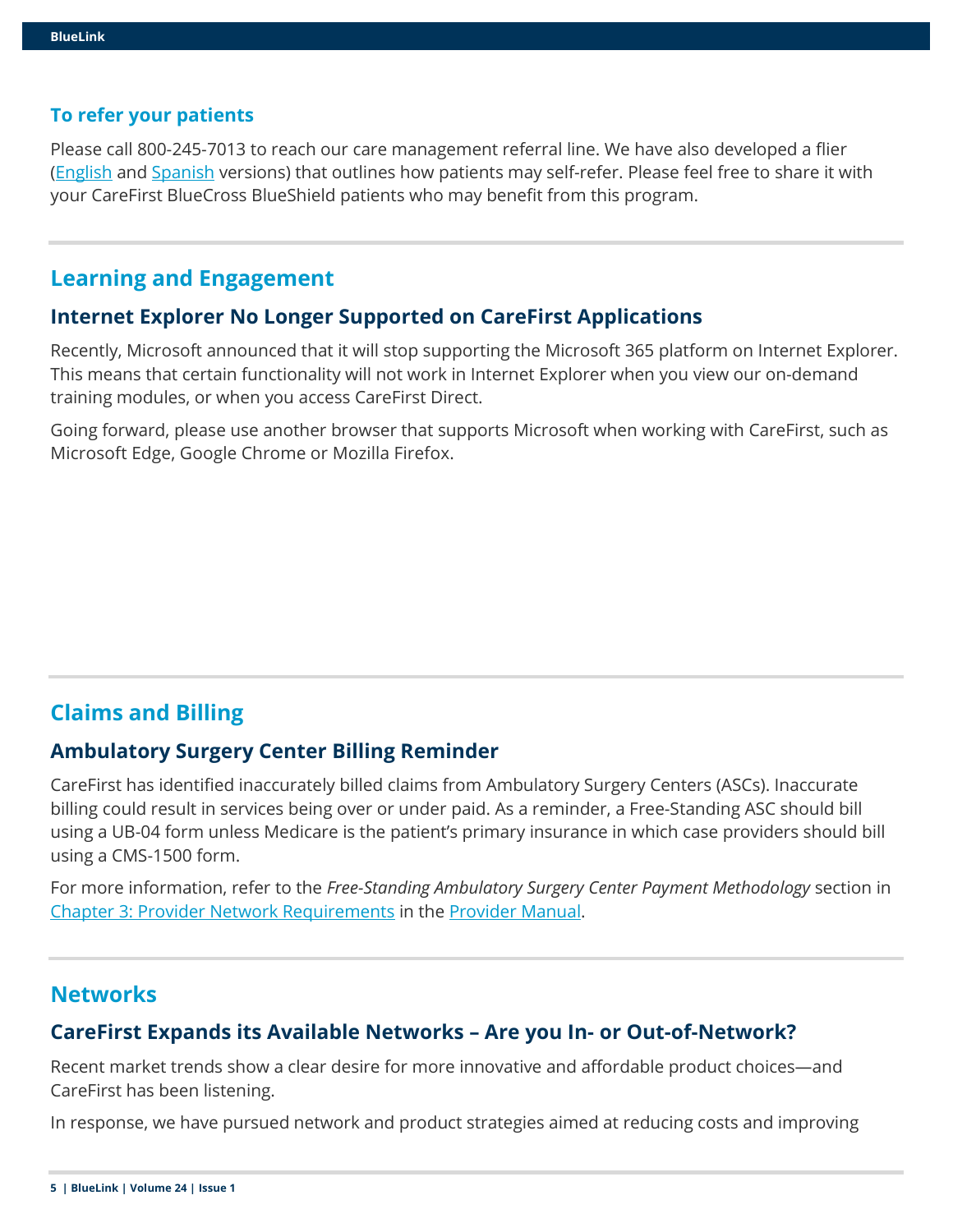outcomes for our members. CareFirst is developing additional provider networks, while keeping our existing networks in place, to ensure we can respond to the needs of our customers, members and the communities we serve.

As our networks expand, it is important that you are aware of the networks in which you are participating. Your awareness will ensure that CareFirst members are informed about any potential network-related outof-pocket costs.

**Important note:** Participating with CareFirst does not mean you are participating with every network we have available.

Our current networks:

| <b>Existing Networks</b>                                                        | <b>Network Expansion</b>                                                | <b>Government Programs</b>                                          |
|---------------------------------------------------------------------------------|-------------------------------------------------------------------------|---------------------------------------------------------------------|
| HMO-CareFirst BlueChoice<br>Participating Provider Network                      | Blue High Performance<br>Network <sup>SM</sup> (BlueHPN <sup>SM</sup> ) | Medicare Advantage (MA)<br><b>HMO Network</b>                       |
| PPO-CareFirst Regional<br>Participating Provider Network<br>(RPN) and CareFirst | <b>BlueEssential Participating</b><br>Provider Network                  | Medicare Advantage (MA)<br>Group PPO network (effective<br>1/1/2022 |
| Participating Provider Network                                                  |                                                                         | <b>CHPDC Medicaid</b>                                               |
|                                                                                 |                                                                         | <b>CHPMD Medicaid and</b><br>Medicare Advantage (MA<br>DSNP)        |

# **Healthcare Policy**

# **Effective Dates, Current Procedural Terminology (CPT®) Codes and Policy Updates**

Our Healthcare Policy department continuously reviews medical policies and operating procedures as new, evidence-based information becomes available regarding advances on new or emerging technologies, as well as current technologies, procedures and services.

The table below is designed to provide updates on changes to existing or new local policies and procedures during our review process. Each local policy or procedure listed includes a brief description of its status, select reporting instructions and effective dates. Policies from non-local accounts, such as NASCO and Federal Employee Program (FEP), may differ from our local determinations. Please verify member eligibility and benefits prior to rendering service through CareFirst on Call [\(Professional](https://provider.carefirst.com/carefirst-resources/provider/pdf/carefirst-on-call-reference-card-professional-pcm1034.pdf) and [Institutional\)](https://provider.carefirst.com/carefirst-resources/provider/pdf/carefirst-on-call-reference-card-institutional-pcm1035.pdf) or [CareFirst Direct.](http://www.carefirst.com/carefirstdirect)

**Note:** The effective dates for the policies listed below represent claims with date of service processed on and after that date.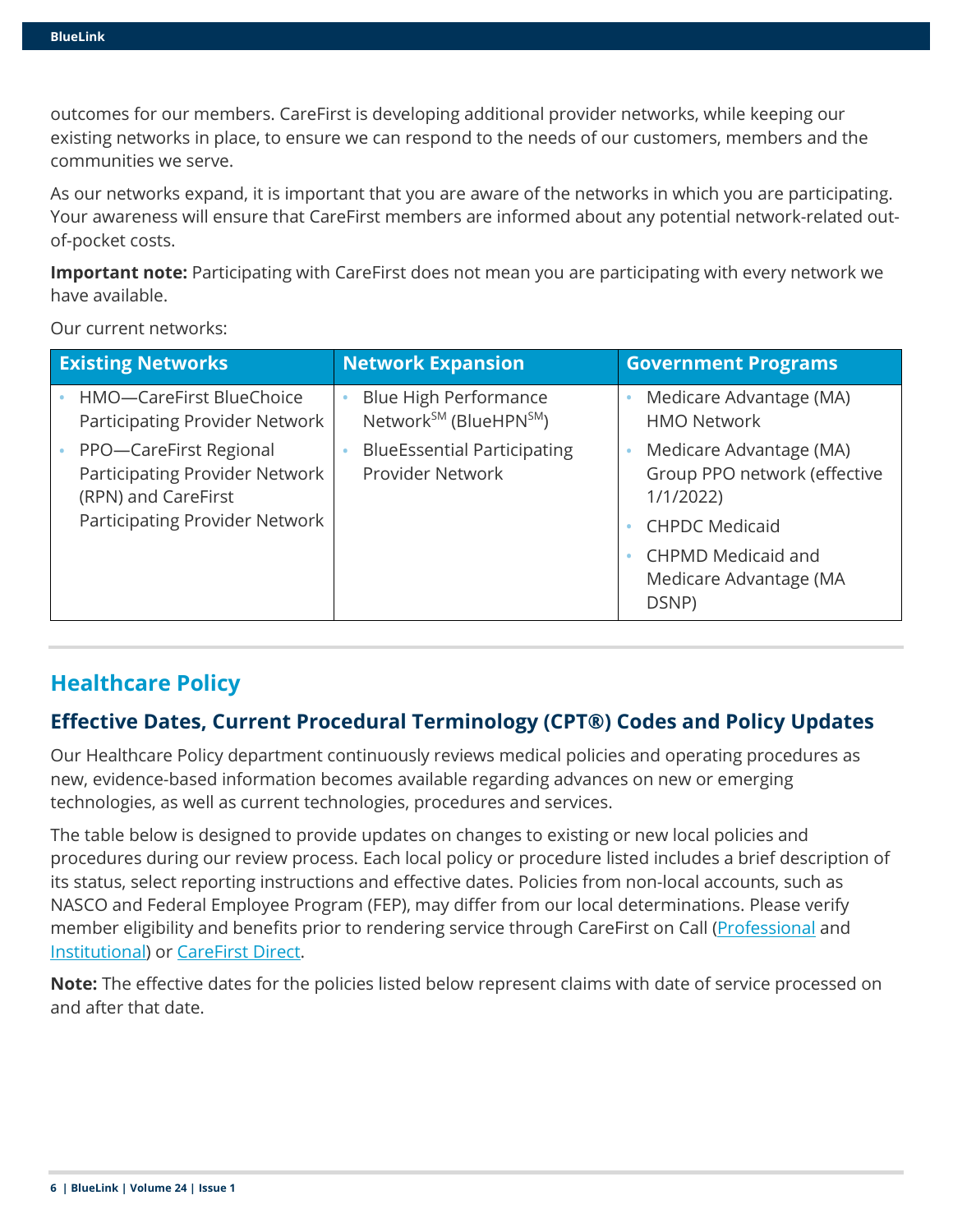| <b>Medical Policy and/or</b><br><b>Procedure</b>                                                       | <b>Actions, Comments and Reporting Guidelines</b>                                                                                                                                                                                                                    | <b>Policy Status</b><br>and Effective<br><b>Date</b>    |
|--------------------------------------------------------------------------------------------------------|----------------------------------------------------------------------------------------------------------------------------------------------------------------------------------------------------------------------------------------------------------------------|---------------------------------------------------------|
| 1.01.013A - Coverage for Hair                                                                          | Updated Description section. Updated Policy section.                                                                                                                                                                                                                 | Periodic review<br>and update.                          |
| Prostheses                                                                                             | Report service using appropriate HCPCS code.<br>Updated References. Refer to policy for details.                                                                                                                                                                     | Effective<br>01/01/22                                   |
| 2.01.006A - Hypnosis /<br>Hypnotherapy                                                                 | Updated Description section. Updated Policy section.<br>Updated Policy Guidelines section. Updated Benefit<br>Applications section. Report service using appropriate<br>category I CPT code. Updated References. Updated<br>References. Refer to policy for details. | Periodic review<br>and update.<br>Effective<br>01/01/22 |
| 2.01.039A - Eyeglasses and<br><b>Contact Lenses for Medical or</b><br><b>Post-Operative Conditions</b> | Updated Description section. Updated Benefit<br>Application section. Updated Provider Guidelines<br>section. Report service using appropriate category I<br>CPT and HCPCS code. Cross References to Related<br>Policies and Procedures. Refer to policy for details. | Periodic review<br>and update<br>Effective<br>01/01/22  |
| 2.01.045 - Continuous or<br>Intermittent Monitoring of<br>Glucose in Interstitial Fluid                | Updated Policy section. Report service using<br>appropriate category I CPT and HCPCS code. Updated<br>References. Refer to policy for details.                                                                                                                       | Revision and<br>update<br>Effective<br>01/01/22         |
| 2.01.085 - Bone Marrow<br>Aspirate Concentrate                                                         | New policy developed based on decision of Medical<br>Directors at Technology Assessment Committee<br>meeting on at the September 23, 2021, that bone<br>marrow aspirate concentrate is considered<br>experimental / investigational for all indications.             | New Policy<br>Effective<br>10/01/21                     |
| 5.01.001 - Off-label and<br>Orphan Drug Use                                                            | Updated Description section. Updated Policy section.<br>Under Policy Guidelines, added an updated 2021<br>rationale statement. Report service using appropriate<br>category I CPT and HCPCS code. References updated.<br>Refer to policy for details                 | Periodic review<br>and update<br>Effective<br>01/01/22  |
| 5.01.014A - Mifepristone (e.g.,<br>Mifeprex <sup>™</sup> , RU 486)                                     | Updated Description section. Report service using<br>appropriate HCPCS code. References updated. Refer<br>to policy for details.                                                                                                                                     | Periodic review<br>and update<br>Effective<br>01/01/22  |
| 6.01.013A - Low Osmolar<br><b>Contrast Media</b>                                                       | Updated Description section. Updated Provider<br>Guidelines. Report service using appropriate HCPCS<br>code. References updated. Refer to policy for details.                                                                                                        | Periodic review<br>and update<br>Effective<br>01/01/22  |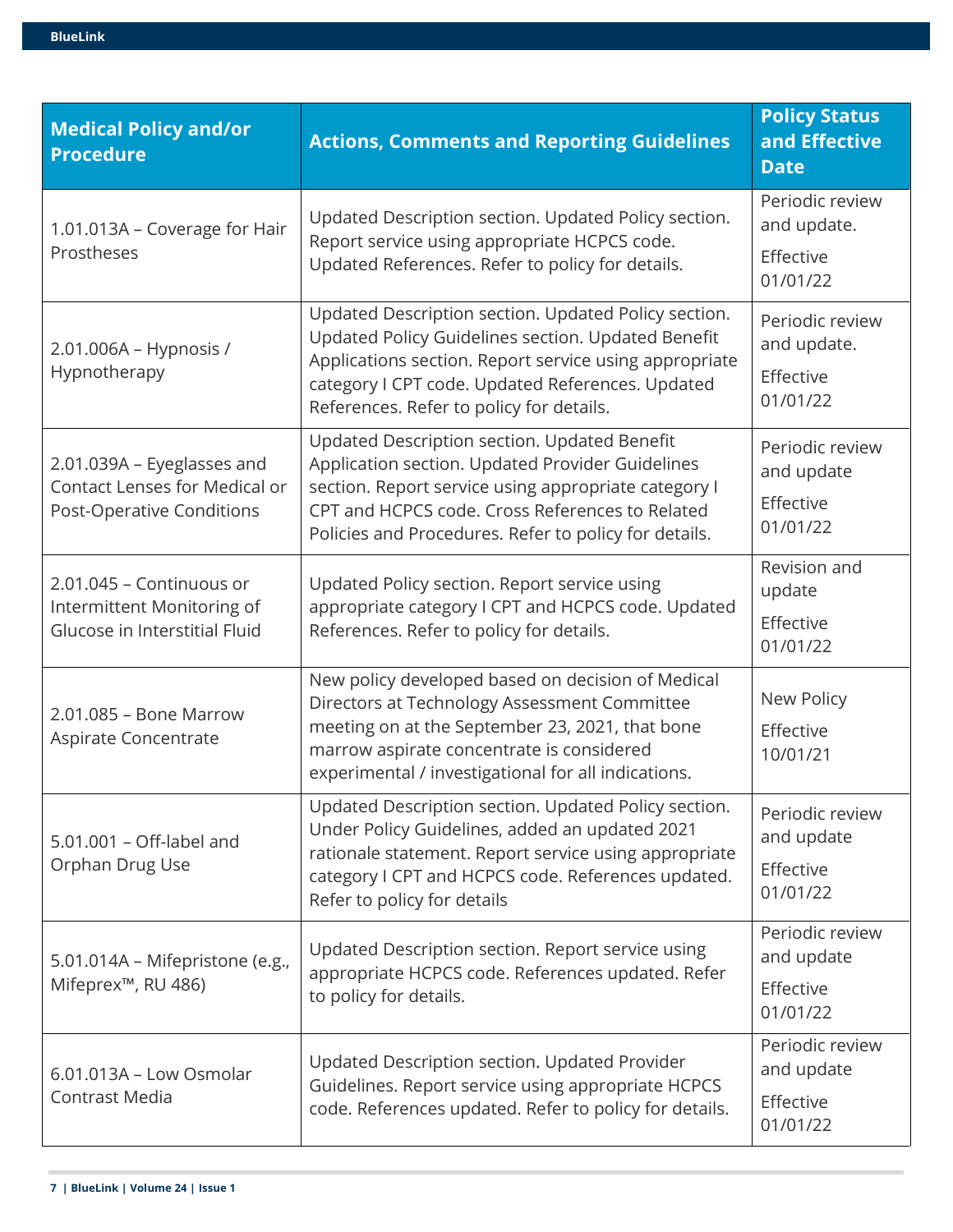| <b>BlueLink</b> |  |
|-----------------|--|
|                 |  |

| <b>Medical Policy and/or</b><br><b>Procedure</b>               | <b>Actions, Comments and Reporting Guidelines</b>                                                                                                                                                                                                                                           | <b>Policy Status</b><br>and Effective<br><b>Date</b>   |
|----------------------------------------------------------------|---------------------------------------------------------------------------------------------------------------------------------------------------------------------------------------------------------------------------------------------------------------------------------------------|--------------------------------------------------------|
| 7.01.089 - Infrared<br>Coagulation for Internal<br>Hemorrhoids | Updated Description section. Under Policy Guidelines,<br>added an updated 2021 rationale statement. Report<br>service using appropriate category I CPT code.<br>Updated Cross References to Related Policies and<br>Procedures section. References updated. Refer to<br>policy for details. | Periodic review<br>and update<br>Effective<br>01/01/22 |
| 7.01.142 - Waterjet Tissue<br>Ablation of the Prostate         | New policy developed based on a decision of the<br>Medical Directors at Technology Assessment<br>Committee meeting on at the September 23, 2021,<br>that waterjet tissue ablation of the prostate is<br>considered medically necessary.                                                     | New Policy<br>Effective<br>10/01/21                    |
| 7.01.143 - Cryoablation for<br><b>Chronic Rhinitis</b>         | New policy based on a decision of the Medical<br>Directors at the May 24, 2021, Technology Assessment<br>Committee meeting that cryotherapy for treatment of<br>chronic rhinitis is considered experimental /<br>investigational.                                                           | New Policy<br>Effective<br>06/01/21                    |
| 8.01.007A - Work Hardening<br>Programs                         | Updated Description section. Updated Provider<br>Guidelines section. Report service using appropriate<br>category I CPT code. Refer to policy for details.                                                                                                                                  | Periodic review<br>and update<br>Effective<br>01/01/22 |
| 9.01.006A - Obstetrical<br>Anesthesia Services                 | Updated Description section. Report service using<br>appropriate category I CPT code. Updated Reference<br>section. Refer to policy for details.                                                                                                                                            | Periodic review<br>and update<br>Effective<br>01/01/22 |
| 10.01.003A - Preventive<br><b>Services</b>                     | Updated Description section. Policy Guidelines<br>updated. Report service using appropriate category I<br>CPT or HCPCS code. Updated Cross References to<br>Related Policies and Procedures section. Refer to<br>policy for details.                                                        | Periodic review<br>and update<br>Effective<br>01/01/22 |
| 10.01.004A - Standby Services                                  | Under Description section. Updated Policy Guidelines<br>section. Report service using appropriate category I<br>CPT code. Refer to policy for details.                                                                                                                                      | Periodic review<br>and update<br>Effective<br>01/01/22 |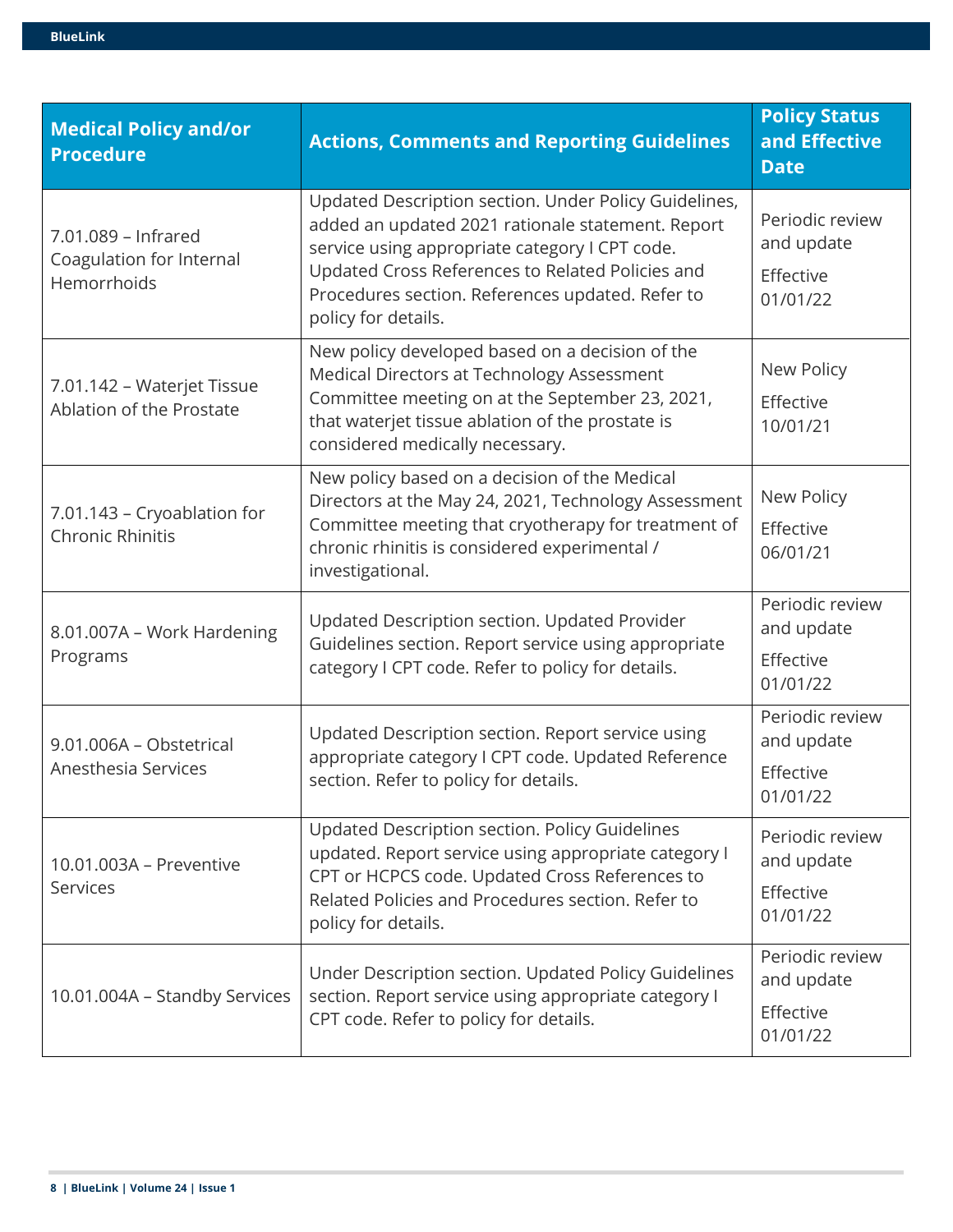| <b>Medical Policy and/or</b><br><b>Procedure</b>                                       | <b>Actions, Comments and Reporting Guidelines</b>                                                                                                                                                                                                                     | <b>Policy Status</b><br>and Effective<br><b>Date</b>   |
|----------------------------------------------------------------------------------------|-----------------------------------------------------------------------------------------------------------------------------------------------------------------------------------------------------------------------------------------------------------------------|--------------------------------------------------------|
| 10.01.006 - Care of the<br>Normal Newborn                                              | Updated Medical Policy Reference Manual type.<br>Updated Description section. Report service using<br>appropriate category I CPT code. Updated Cross<br>References to Related Policies and Procedures<br>section. Updated References. Refer to policy for<br>details. | Periodic review<br>and update<br>Effective<br>01/01/22 |
| 10.01.009A - Global Surgical<br><b>Care Rules</b>                                      | Updated Description section. Updated Benefit<br>Application section. Report service using appropriate<br>category I CPT code. Updated Cross References to<br>Related Policies and Procedures section. References<br>updated. Refer to policy for details.             | Periodic review<br>and update<br>Effective<br>01/01/22 |
| 10.01.010A - Diagnosis:<br>Family History of                                           | Under Description section. Report service using<br>appropriate category I CPT or HCPCS code. Updated<br>Cross References to Related Policies and Procedures<br>section. References updated. Refer to policy for<br>details.                                           | Periodic review<br>and update<br>Effective<br>01/01/22 |
| 2.01.015 - Vision Therapy<br>(Orthoptics/Pleoptics)                                    | Report service using appropriate category I CPT code.<br>References updated. Refer to policy for details.                                                                                                                                                             | Revision and<br>update<br>Effective<br>01/01/22        |
| 2.01.030 - Archived<br><b>Audiometric Testing</b>                                      | Report service using appropriate category I CPT code.<br>References updated. Refer to policy for details.                                                                                                                                                             | Revision and<br>update<br>Effective<br>01/01/22        |
| 2.02.010 - Ultrafiltration for<br>Fluid Overload in<br>Decompensated Heart Failure     | Report service using appropriate category I CPT code.<br>References updated. Refer to policy for details.                                                                                                                                                             | Revision and<br>update<br>Effective<br>01/01/22        |
| 6.01.035 - Cardiac Computed<br>Tomography (CT) and<br>Coronary CT Angiography<br>(CTA) | Report service using appropriate category I CPT code.<br>References updated. Refer to policy for details.                                                                                                                                                             | Revision and<br>update<br>Effective<br>01/01/22        |
| 7.01.001 - Archived Catheter<br><b>Ablation for Cardiac</b><br>Arrhythmias             | Report service using appropriate category I CPT code.<br>References updated. Refer to policy for details.                                                                                                                                                             | Revision and<br>update                                 |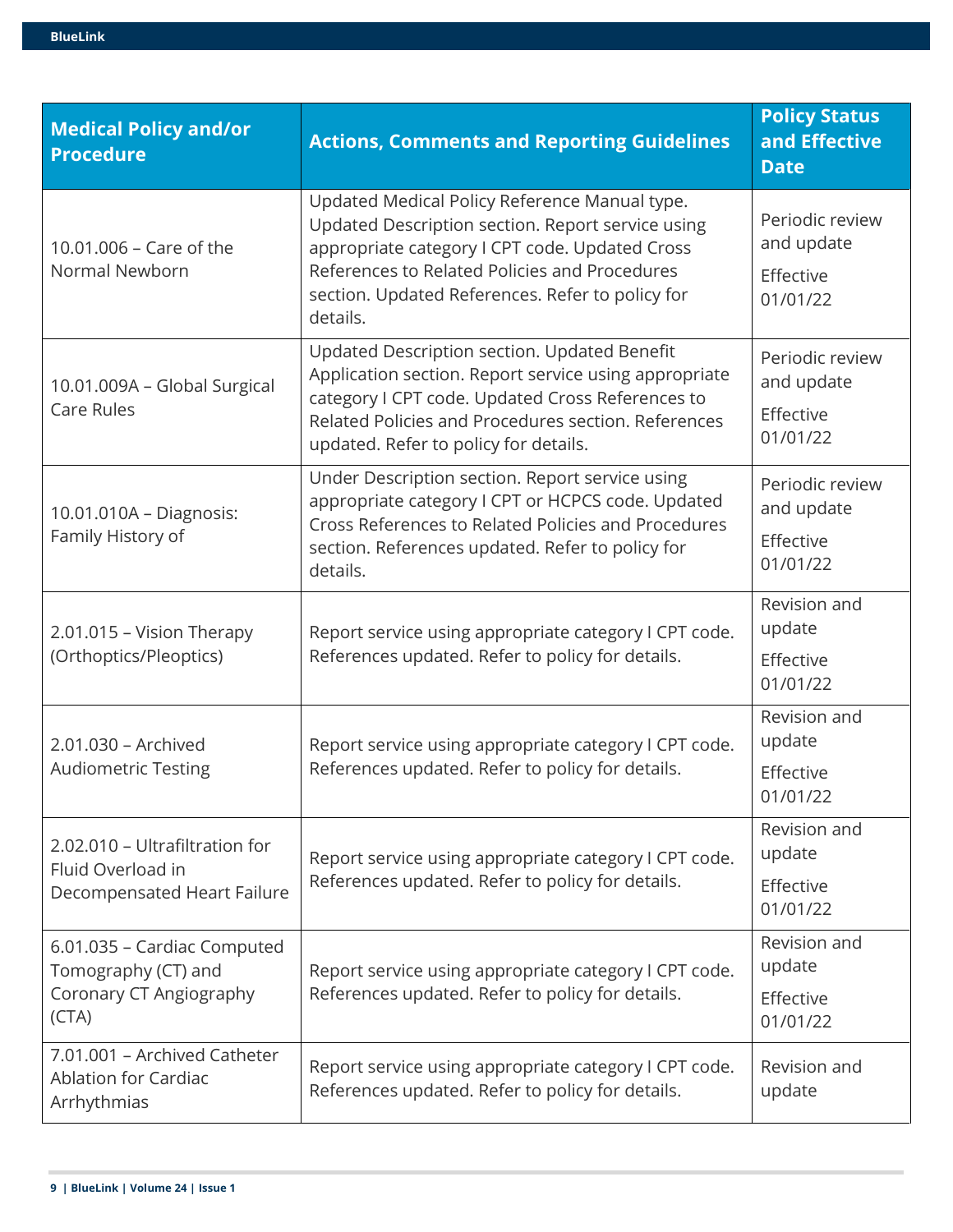| <b>Medical Policy and/or</b><br><b>Procedure</b>                 | <b>Actions, Comments and Reporting Guidelines</b>     | <b>Policy Status</b><br>and Effective<br><b>Date</b> |
|------------------------------------------------------------------|-------------------------------------------------------|------------------------------------------------------|
|                                                                  |                                                       | Effective<br>01/01/22                                |
| 7.01.003 - Bone-Anchored                                         | Report service using appropriate category I CPT code. | Revision and<br>update                               |
| <b>Hearing Aids</b>                                              | References updated. Refer to policy for details.      | Effective<br>01/01/22                                |
| 7.01.037 - Electrophrenic                                        | Report service using appropriate category I CPT code. | Revision and<br>update                               |
| Pacemaker                                                        | References updated. Refer to policy for details.      | Effective<br>01/01/22                                |
| 7.01.041- Treatments for                                         | Report service using appropriate category I CPT code. | Revision and<br>update                               |
| Urinary Incontinence                                             | References updated. Refer to policy for details.      | Effective<br>01/01/22                                |
| 7.01.074 - Extracorporeal<br>Shock Wave Treatment for            | Report service using appropriate category I CPT code. | Revision and<br>update                               |
| Plantar Fasciitis and Other<br><b>Musculoskeletal Conditions</b> | References updated. Refer to policy for details.      | Effective<br>01/01/22                                |
| 7.01.129 - Peroral Endoscopic<br>Myotomy (POEM) for              | Report service using appropriate category I CPT code. | Revision and<br>update                               |
| Esophageal Achalasia                                             | References updated. Refer to policy for details.      | Effective<br>01/01/22                                |
| 7.01.130 - Hypoglossal Nerve<br>Stimulation for Treatment of     | Report service using appropriate category I CPT code. | Revision and<br>update                               |
| Obstructive Sleep Apnea                                          | References updated. Refer to policy for details.      | Effective<br>01/01/22                                |
| 7.01.140 - Intraosseous                                          | Report service using appropriate category I CPT code. | Revision and<br>update                               |
| <b>Basivertebral Nerve Ablation</b>                              | References updated. Refer to policy for details.      | Effective<br>01/01/22                                |
| 8.01.010 - Pulmonary                                             | Report service using appropriate category I CPT code. | Revision and<br>update                               |
| <b>Rehabilitation Programs</b>                                   | References updated. Refer to policy for details.      | Effective<br>01/01/22                                |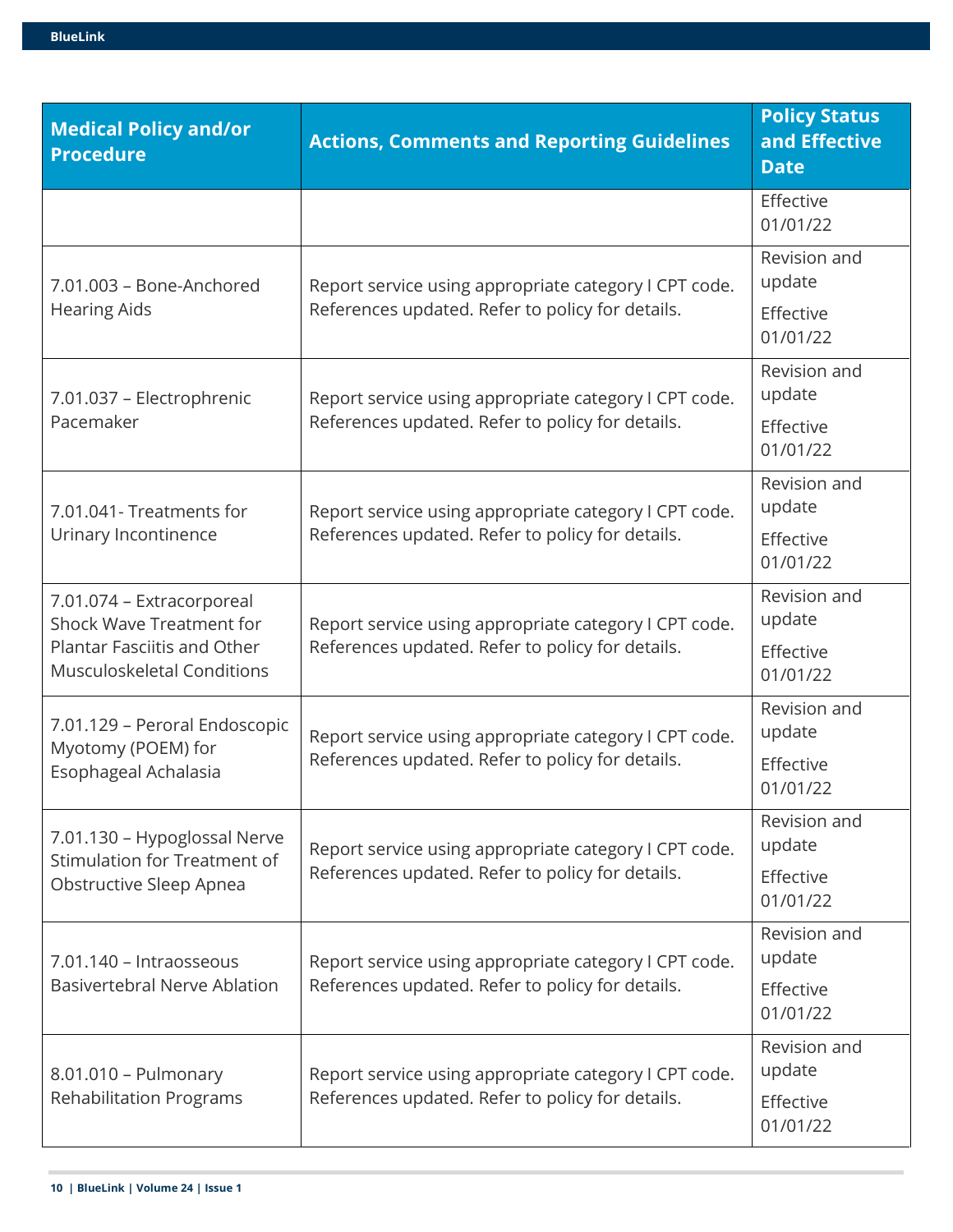| <b>Medical Policy and/or</b><br><b>Procedure</b>                                                                      | <b>Actions, Comments and Reporting Guidelines</b>                                                                                                                                                                                                                                                | <b>Policy Status</b><br>and Effective<br><b>Date</b>   |
|-----------------------------------------------------------------------------------------------------------------------|--------------------------------------------------------------------------------------------------------------------------------------------------------------------------------------------------------------------------------------------------------------------------------------------------|--------------------------------------------------------|
| 1.01.024A - Crutches and<br>Accessories                                                                               | Under Description section. Report service using<br>appropriate category I CPT or HCPCS code. Updated<br>Cross References to Related Policies and Procedures<br>section. Refer to policy for details.                                                                                             | Periodic review<br>and update<br>Effective<br>02/01/22 |
| 1.02.002 - Amino Acid-Based<br><b>Elemental Formulas for</b><br><b>Treatment of Malabsorption</b><br><b>Disorders</b> | Updated Description section. Updated Policy section.<br>Updated Benefit Applications section. Report service<br>using appropriate HCPCS code. Updated Cross<br>References to Related Policies and Procedures<br>section. Refer to policy for details.                                            | Periodic review<br>and update<br>Effective<br>02/01/22 |
| 1.02.022A - Contraceptive<br><b>Supplies</b>                                                                          | Updated Description section. Updated Policy section.<br>Report service using appropriate HCPCS code.<br>Updated Cross References to Related Policies and<br>Procedures section. Refer to policy for details.                                                                                     | Periodic review<br>and update<br>Effective<br>02/01/22 |
| 2.03.006 - Isolated Limb<br>Perfusion                                                                                 | Updated Description section. Under Policy Guidelines,<br>updated the 2021 rationale statement. Report service<br>using appropriate category I CPT code. Refer to policy<br>for details.                                                                                                          | Periodic review<br>and update<br>Effective<br>02/01/22 |
| 2.03.011A - Screening for<br><b>Colorectal Cancer</b>                                                                 | Updated Description section. Updated Benefit<br>Applications section. Report service using appropriate<br>category I CPT code. Updated References section.<br>Refer to policy for details.                                                                                                       | Periodic review<br>and update<br>Effective<br>02/01/22 |
| 7.01.035 - Extracorporeal<br>Shock Wave Lithotripsy for<br>Gallstones                                                 | Updated Description section. Updated Policy section.<br>Under Policy Guidelines added 2021 updated policy<br>statement, added TEC criteria. Updated Benefit<br>Applications section. Report service using appropriate<br>HCPCS code. Updated References section. Refer to<br>policy for details. | Periodic review<br>and update<br>Effective<br>02/01/22 |
| 7.01.040 - Cavernous Nerve<br><b>Stimulation Device</b>                                                               | Updated Description section. Under Policy Guidelines<br>added 2021 updated policy statement, added TEC<br>criteria. Report service using appropriate category I<br>CPT code. Refer to policy for details.                                                                                        | Periodic review<br>and update<br>Effective<br>02/01/22 |
| 7.01.050A - Computer<br><b>Assisted Navigational</b><br>Techniques in Orthopedic<br>Surgery                           | Updated Description section. Updated Benefit<br>Applications section. Report service using appropriate<br>category I CPT code. Updated Reference section. Refer<br>to policy for details.                                                                                                        | Periodic review<br>and update<br>Effective<br>02/01/22 |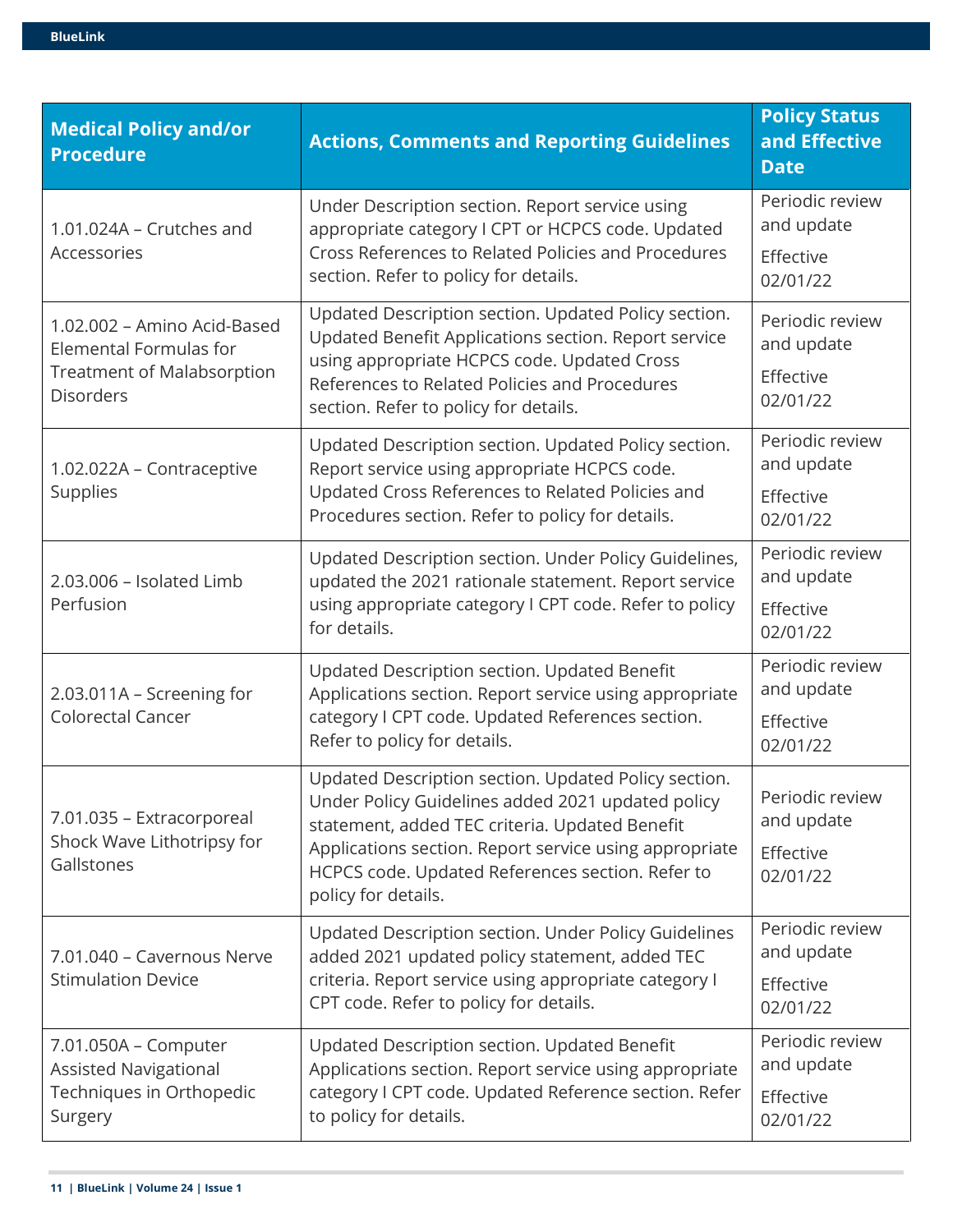| <b>Medical Policy and/or</b><br><b>Procedure</b>                | <b>Actions, Comments and Reporting Guidelines</b>                                                                                                                                                                                                                                              | <b>Policy Status</b><br>and Effective<br><b>Date</b>   |
|-----------------------------------------------------------------|------------------------------------------------------------------------------------------------------------------------------------------------------------------------------------------------------------------------------------------------------------------------------------------------|--------------------------------------------------------|
| 7.01.081 - Photocoagulation<br>of Macular Drusen                | Updated Description section. Updated Policy<br>Guidelines section. Under Policy Guidelines added<br>2021 updated policy statement, added TEC criteria.<br>Report service using appropriate category I CPT code.<br>Updated Reference section. Refer to policy for details.                     | Periodic review<br>and update<br>Effective<br>02/01/22 |
| 7.01.144 - Microwave Tumor<br>Ablation                          | New policy. Based on decision by medical directors at<br>the September 23, 2021, Technology Assessment<br>Committee meeting that microwave ablation of<br>tumors will be medically necessary in some situations.                                                                               | New Policy<br>Effective<br>10/01/2021                  |
| 11.01.009 - Hypo-osmotic<br>Swelling Test for Sperm<br>Function | Updated Description section. Updated Policy<br>Guidelines section. Under Policy Guidelines added<br>2021 updated policy statement. Report service using<br>appropriate category I CPT code. Updated Reference<br>section. Refer to policy for details.                                         | Periodic review<br>and update<br>Effective<br>02/01/22 |
| 11.01.015 - Preconception<br>Sex Selection Techniques           | Updated Description section. Updated Policy<br>Guidelines section. Under Policy Guidelines added<br>2021 updated policy statement. Updated Provider<br>Guidelines section. Report service using appropriate<br>category I CPT code. Updated Reference section. Refer<br>to policy for details. | Periodic review<br>and update<br>Effective<br>03/01/22 |
| 11.01.030A - Speculoscopy<br>for Cervical Cancer Screening      | Updated Description section. Updated Benefit<br>Applications section. Report service using appropriate<br>category I CPT code. Updated Cross References to<br>Related Policies and Procedures section. Updated<br>Reference section. Refer to policy for details.                              | Periodic review<br>and update<br>Effective<br>02/01/22 |
| 11.01.073 - Genetic Testing                                     | Updated Policy section. Updated Policy Guidelines<br>section. Report service using appropriate category I<br>CPT code. Refer to policy for details.                                                                                                                                            | Periodic review<br>and update<br>Effective<br>03/01/22 |
| 6.01.044 - Digital Breast<br>Tomosynthesis                      | Updated Description section. Under Policy Guidelines,<br>added an updated 2021 rationale statement. Report<br>service using appropriate category I CPT code.<br>Updated References updated. Refer to policy for<br>details.                                                                    | Policy Effective<br>Date 05/01/2022                    |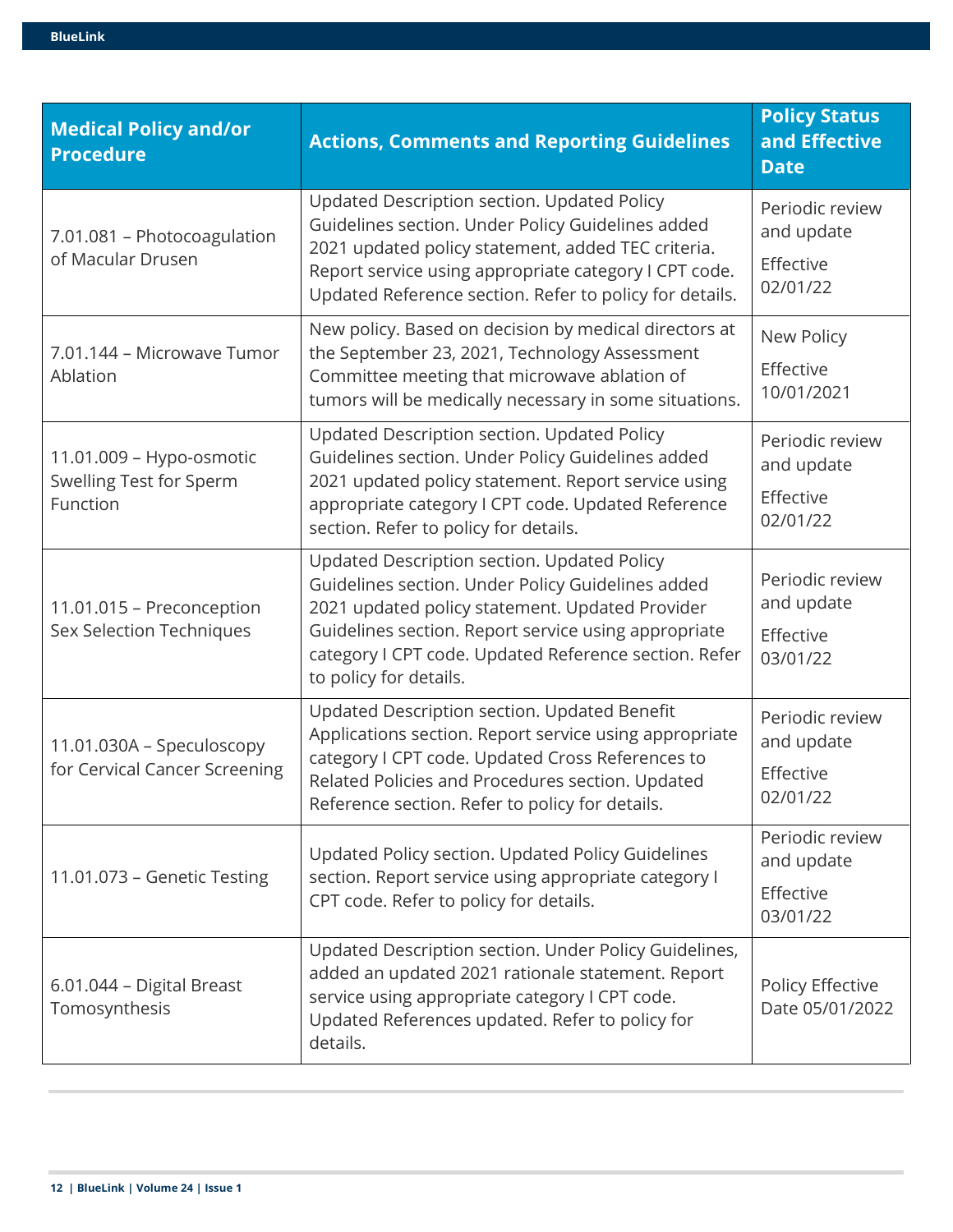# **Clinical Corner**

## **Depression Screening in Your Office—Kevin Schendel, M.D.**

Even before the Coronavirus pandemic, it was estimated that "depression affected approximately 8 percent of persons in the United States and accounted for more than \$210 billion in healthcare costs annually." Approximately half of the costs are attributed to the workplace and the other to direct medical costs.

It is estimated than 10% of physician office visits are for depression. The U.S. Preventive Services Task Force (USPSTF) recommends screening for depression for ages 12 and up, with an adequate system in place to ensure accurate diagnosis, effective treatment and appropriate follow-up. The CareFirst PCMH program has made depression screening one of the quality measures for 2022 as part of the Quality scorecard.

There are several validated screening tools available for depression screening. The Patient Health Questionnaire (PHQ), specifically PHQ-2 and PHQ-9, are commonly used screening tools. The PHQ-2 is two questions scored 0 to 3. If a patient scores greater than 3, the test is considered positive for depression. The PHQ-9 is nine questions, scored 0 to 3, and if the patient scores greater than 5, their test is considered positive. The PHQ-2 and the PHQ-9 have similar sensitivities of 89% and 81% respectively, but the PHQ-9 has better specificity. Additionally, there are many other validated screening tools that providers can utilize to screen for depression, such as the Beck Depression Inventory (BDI).

There are several workflow tips that the PCMH Medical Advisors have developed to facilitate depression screening. Many providers screen for depression as part of the annual wellness/annual physical visit. Some providers provide a paper copy of the PHQ-2 or PHQ-9 that the patient can fill out before the office visit either in the waiting area or in the exam room. Some practices have the medical assistant or other office staff administer the screen. CareFirst currently provides a Gaps in Care Report on Searchlight as well, which the medical advisors recommend using as a guide to identify patients who need depression screening. Most Electronic Health Records (EHRs) have depression screenings integrated into their system already, so developing a workflow in your practice is the key for increased depression screening for CareFirst patients.

*Reference, Depression: Screening and diagnosis, American Family Practice 2018 October 15;(8) 508-515.* 

# **Quality**

## **Are You Up to Date on Best Practices and Quality Standards?**

From recommending preventive care options for your patients to managing day-to-day office operations, the clinical resources on our provider website offer valuable, timesaving tools. Use these resources to help support your treatment plan for patients with chronic diseases and those in need of preventive services.

CareFirst's Quality Improvement Council reviews our clinical resources annually and adopts nationally recognized guidelines and best practices to make sure you are updated when information changes.

Click on the links below for details on topics that can help you improve your patient's care: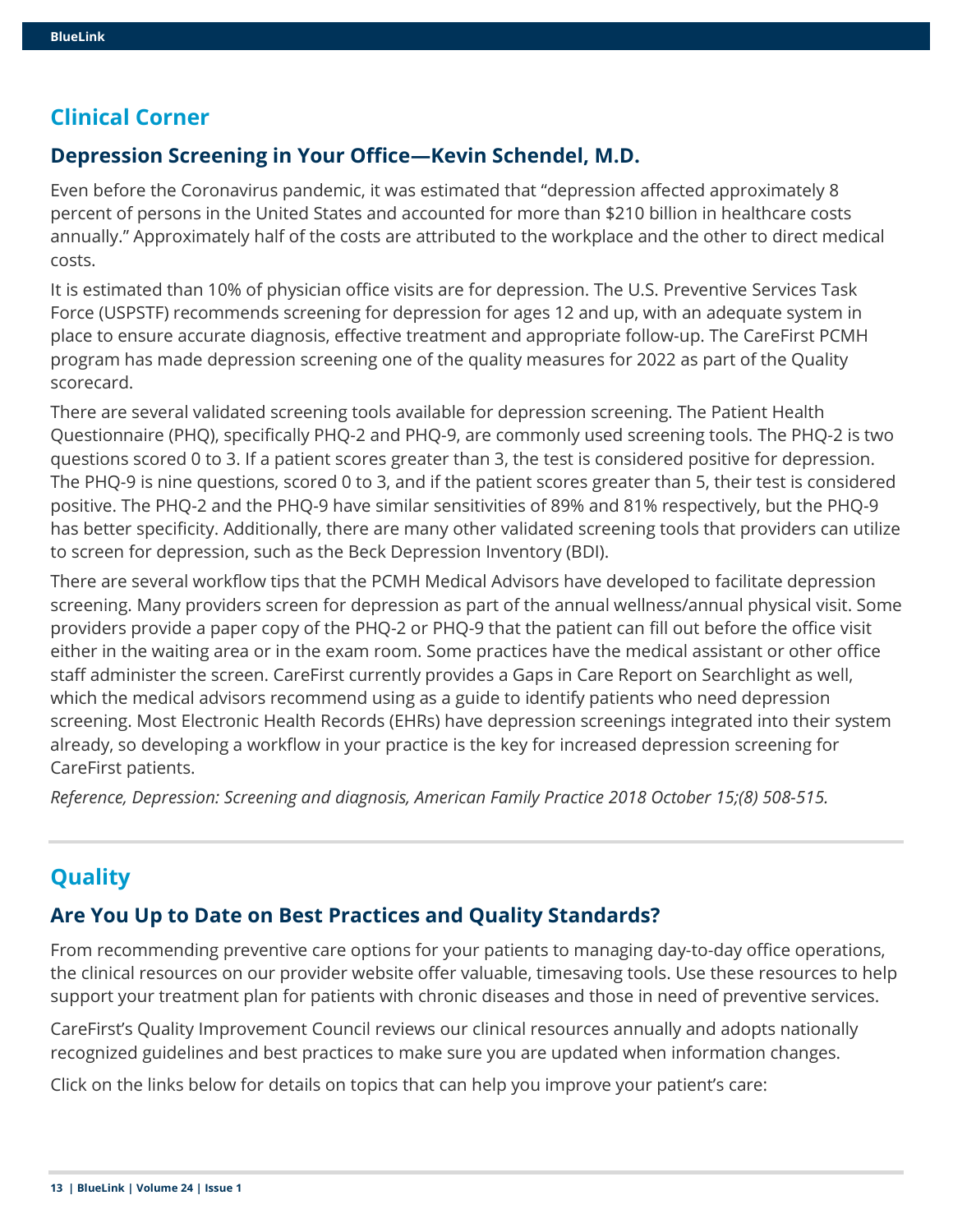| <b>General Guidelines and Survey Results</b>                                                                                                                                                                                              |                                                                           |
|-------------------------------------------------------------------------------------------------------------------------------------------------------------------------------------------------------------------------------------------|---------------------------------------------------------------------------|
| <b>Topic</b>                                                                                                                                                                                                                              | <b>Website Link</b>                                                       |
| <b>CareFirst's Quality Improvement Program</b><br>Includes processes, goals and outcomes.                                                                                                                                                 | carefirst.com/qualityimprovement                                          |
| <b>Clinical Practice Guidelines</b><br>Includes evidence-based clinical practice<br>guidelines for medical and behavioral<br>conditions.                                                                                                  | carefirst.com/clinicalresources > Clinical Practice<br>Guidelines         |
| <b>Preventive Health Guidelines</b><br>Includes evidence-based preventive health<br>guidelines for perinatal care, children,<br>adolescents and adults.                                                                                   | carefirst.com/clinicalresources > Preventive Health<br>Guidelines         |
| <b>Accessibility and Availability of</b><br><b>Appointments</b><br>Includes medical and behavioral health<br>accessibility and availability standards for routine<br>care appointments, urgent care appointments<br>and after-hours care. | carefirst.com/clinicalresources > Practitioner Office<br><b>Standards</b> |
| <b>Care Management Programs</b>                                                                                                                                                                                                           |                                                                           |
| <b>Topic</b>                                                                                                                                                                                                                              | <b>Website Link</b>                                                       |
| <b>Access to Care Management</b><br>Includes instructions for making referrals for both<br>medical and behavioral health. Or you can call<br>800-245-7013.                                                                                | carefirst.com/providermanualsandguides                                    |
| <b>Practitioner Referrals for Disease</b><br><b>Management</b><br>Includes information on how to use services, how<br>a member becomes eligible and how to opt in or<br>opt out.                                                          | carefirst.com/clinicalresources > Disease<br>Management                   |
| <b>Pharmaceutical Management</b>                                                                                                                                                                                                          |                                                                           |
| <b>Topic</b>                                                                                                                                                                                                                              | <b>Website Link</b>                                                       |
| <b>Pharmaceutical Management</b><br>Includes the<br>formularies, restrictions/preferences,<br>guidelines/policies and procedures.                                                                                                         | carefirst.com/rx                                                          |
| <b>Utilization Procedures</b>                                                                                                                                                                                                             |                                                                           |
| <b>Topic</b>                                                                                                                                                                                                                              | <b>Website Link</b>                                                       |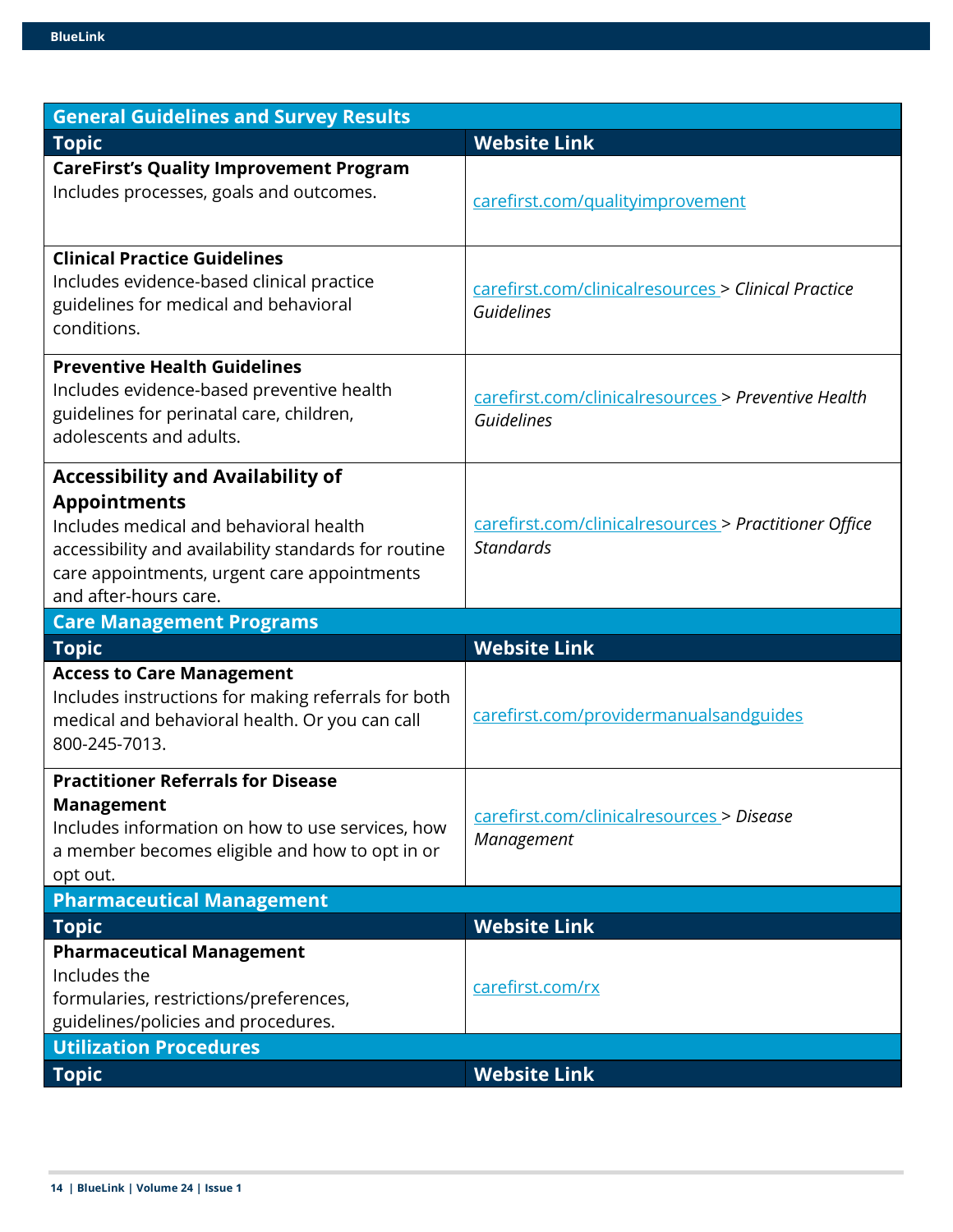| <b>Utilization Management Criteria</b><br>Includes information on how to obtain<br>utilization management criteria for both<br>medical and behavioral health.                         | carefirst.com/bluelink > February 2021                                |
|---------------------------------------------------------------------------------------------------------------------------------------------------------------------------------------|-----------------------------------------------------------------------|
| <b>Physician Reviewer</b><br>Includes instructions on how to obtain a<br>physician reviewer to discuss utilization<br>management decisions for both medical and<br>behavioral health. | carefirst.com/bluelink > February 2021                                |
| <b>Decisions about Medical and Mental Health,</b><br>and Pharmacy<br>Includes affirmative statement for anyone<br>making decisions regarding utilization<br>management.               | carefirst.com/bluelink > February 2021                                |
| <b>Member Related Resources</b>                                                                                                                                                       |                                                                       |
| <b>Topic</b>                                                                                                                                                                          | <b>Website Link</b>                                                   |
|                                                                                                                                                                                       |                                                                       |
| <b>Quality of Care Complaints</b><br>Includes policies and procedures for complaints<br>involving medical issues or services given by a<br>provider in our network.                   | carefirst.com/goc > General Inquiries > Quality of Care<br>Complaints |
| <b>How to File an Appeal</b><br>Includes policies and procedures for members to<br>request an appeal of a claim payment decision.                                                     | carefirst.com/appeals                                                 |
| <b>Member's Privacy Policy</b><br>Includes a description of our privacy policy and<br>how we protect our members' health<br>information.                                              | carefirst.com/privacy > Notice of Privacy Practices                   |

To request a paper copy of any of the documents listed above, please call 800-842-5975.

# **COVID-19 Resources**

# **Treating Hearing Impaired Patients When Personal Protective Equipment is Most Crucial**

COVID has had a notable impact on those with speaking and hearing challenges that are compounded